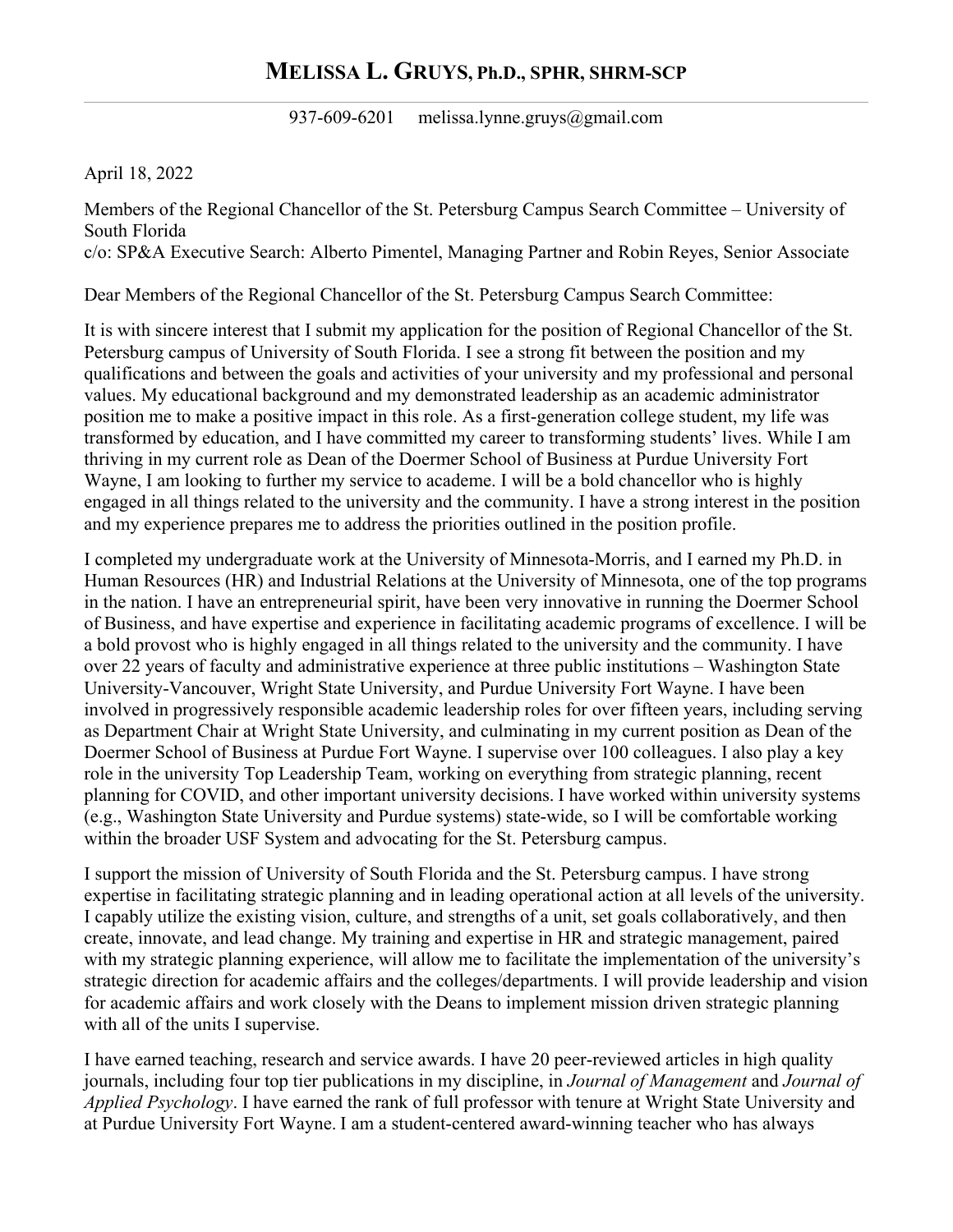promoted an experiential learn-by-doing approach. As an administrator, I facilitate a great learning environment for our students by hiring high quality faculty and by supporting professional development funding and opportunities in teaching and learning best practices. I am also engaged in the scholarship of teaching and learning in my own research. I have a strong orientation toward mentoring students, having co-authored 10 presentations and publications with students. I regularly attend events sponsored by our student organizations, and I created a Start Smart pay negotiation seminar for our students to address the gender pay gap.

At all three institutions in which I have worked, we have served a large population of particularly firstgeneration, low-income, non-traditional students across diverse backgrounds and identities. For example, in each of the three universities, approximately half of our student population are first generation college students. Here at Purdue Fort Wayne, 75% of our students are eligible for financial assistance. We serve all students by providing maximum flexibility and accessibility through offering evening and weekend classes, alternate scheduling for classes to meet one day per week, hybrid and online classes and programs, and three-year pathways through our undergraduate majors.

The Doermer School of Business has achieved outstanding student outcomes, including growing undergraduate and graduate enrollment growth by 35% and 106%, respectively, in the last five years (at a time when our overall university enrollment has declined by over 12%). We have maintained high quality programs. Our School is included as one of the Best Business Schools in the *U.S. News and World Report* rankings, our first-time Certified Public Accountancy (CPA) pass rates for our students ranks in the top 6% across all universities in the nation, and our online undergraduate program is currently ranked by *U.S. News and World Report* as  $27<sup>th</sup>$  in the nation.

As a result of our efforts to increase student retention, our retention rate for first time full-time freshmen in the Business School improved 16% since last year, to a rate of just under 93%. Recent data also shows that enrolling in our School of Business first year freshmen success course doubles the odds that students will be retained in spring semester of their first year, compared to students not enrolled in the course.

We have made impactful innovation and growth by introducing creative new curriculum in response to regional needs and trends. At Purdue Fort Wayne, I have led our School to introduce new programs (one major, one minor, four graduate concentrations) and to offer more accelerated, online, and hybrid programs and courses (e.g., three-year undergraduate degree plans and a one-year online/hybrid MBA program). We also implemented two fully online programs in Management and Marketing.

We have also developed interdisciplinary programs. In collaboration with the PFW School of Music, we designed a unique new Music Industry major in conjunction with Sweetwater Sound, worldwide leader in music equipment sales and service, which incorporates the business minor into the requirements for the major. We have enrolled over 100 students in the major in less than two years and we also just introduced a 4+1 program between Music Industry and the MBA, and are developing interdisciplinary programs with the Engineering and Technology College.

I pride myself on making data driven decisions and I consider the context and other factors related to the decision holistically. I always pursue a shared governance approach, seeking the participation, feedback, and support from faculty and staff. It is the right thing to do, both ethically and in the spirit of collaboration. I always want to involve team members in important decision making, to utilize the expertise and creativity of my talented faculty and staff colleagues, and to seek their support in all of our efforts. We benefit from the diversity of our backgrounds, views, and opinions. My leadership style has effectively allowed units I have led to improve on existing programs and offerings as well as help us move forward with innovative new activities.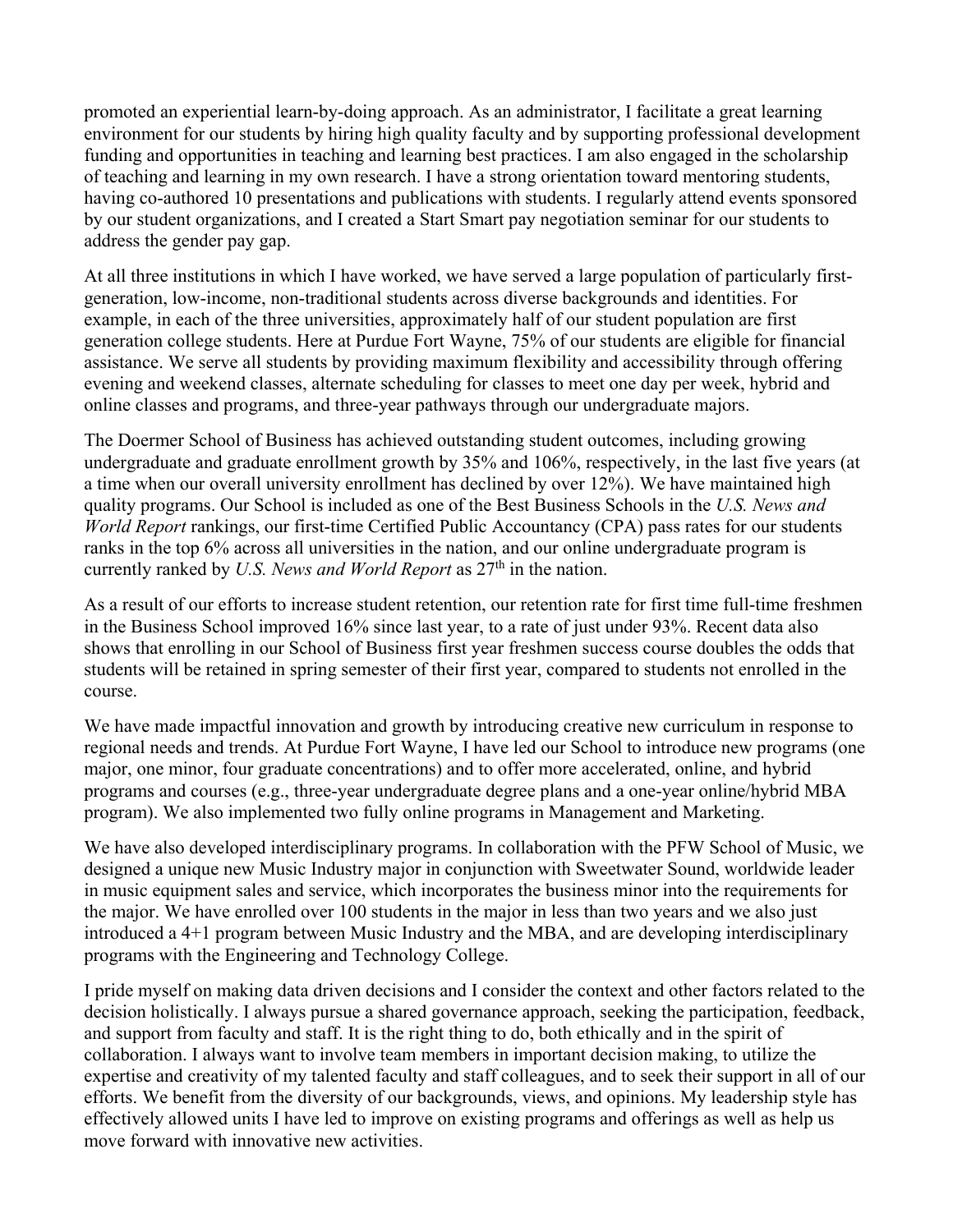I have been deeply involved in community engagement and I take great pride in the huge positive impact we have achieved by engaging our students. For example, as Director and instructor for the Human Resource Senior Seminar Capstone Course (a two-semester extended serving learning course) at Wright State University for four years, I led all human resources (HR) majors in HR service learning projects. Serving over 25 community small businesses and non-profit organizations, I logged 2,000 consulting hours - and our students donated an additional 4,000 consulting hours. I created a Start Smart/Work Smart program that serves the entire campus at Purdue Fort Wayne, as well as the Northeast Indiana community. I earned a grant from American Association of University Women to start this pay negotiation program aimed at addressing the gender pay gap for women, then developed and launched the program. I have donated over 100 hours, facilitating over 20 seminars, serving 165 total students and community members, and recruiting and mentoring over 30 volunteers who will facilitate seminars in our program and at another area university.

I have extensive budget management experience. I currently have budget oversight of a \$5.3M budget, the School's academic departments, the graduate program, the Student Success Center, and the Community Research Institute. In my administrative experience, I have invested resources in strategic initiatives and trimmed budgets substantially when needed. I will work well with all constituents to efficiently manage financial resources and run the budget effectively to support the strategic direction of the university.

Fundraising, grant funding, and creating innovative revenue generating programs can all positively impact the budget. I have extensive experience in all three of these areas. With Purdue Fort Wayne's Office of Development, we have generated gifts to the Doermer School of Business of over \$3.7M in the last five years. We secured \$2.8M in gifts, allowing the university to purchase an existing building to become our School's new home, and then facilitated an additional \$1.75M building renovation project. I manage the school's \$7.8M endowment and endowed scholarships, which have awarded over \$1.25M in student scholarships in the last five years. With support from generous donors, we created five new endowed scholarships last year. To put my fundraising efforts at Purdue Fort Wayne into context, virtually no funds were being raised for the Doermer School of Business when I arrived – and in five years, we have increased the annual number of gifts to the School of Business by 373% and the average annual dollar amount of donations by 678%.

I have also been successful in gaining grant funding. At Purdue Fort Wayne, the business school has a Special Studies in International Business program in which students take a university course that contains a study abroad component in a subject country. Students participate in this special program at no cost to themselves. The trips are truly life changing for the students, many of whom are traveling out of the country (or even the state) for the first time. Since becoming Dean, I have successfully fully funded through grants and fundraising all student travel abroad for this program. We have earned \$125,000 in grant funding for this program within the past five years.

We have created innovative revenue generating programs that contribute greatly to the budget. At Wright State University, we created a revenue-generating non-degree Human Resources certificate program. In the first year alone, we enrolled over 50 participants in the program – generating 900 additional FTE credit hours and \$375,000+ in tuition.

I have played key leadership roles for Higher Learning Commission (HLC) and AACSB business school accreditation for the last 15 years in two universities. I have deep knowledge of and experience at all levels of the university in assessment, program review, general education review, and major and program level assessment across three institutions. I also serve as an AACSB Peer Reviewer for business school accreditation, reviewing three universities this past year.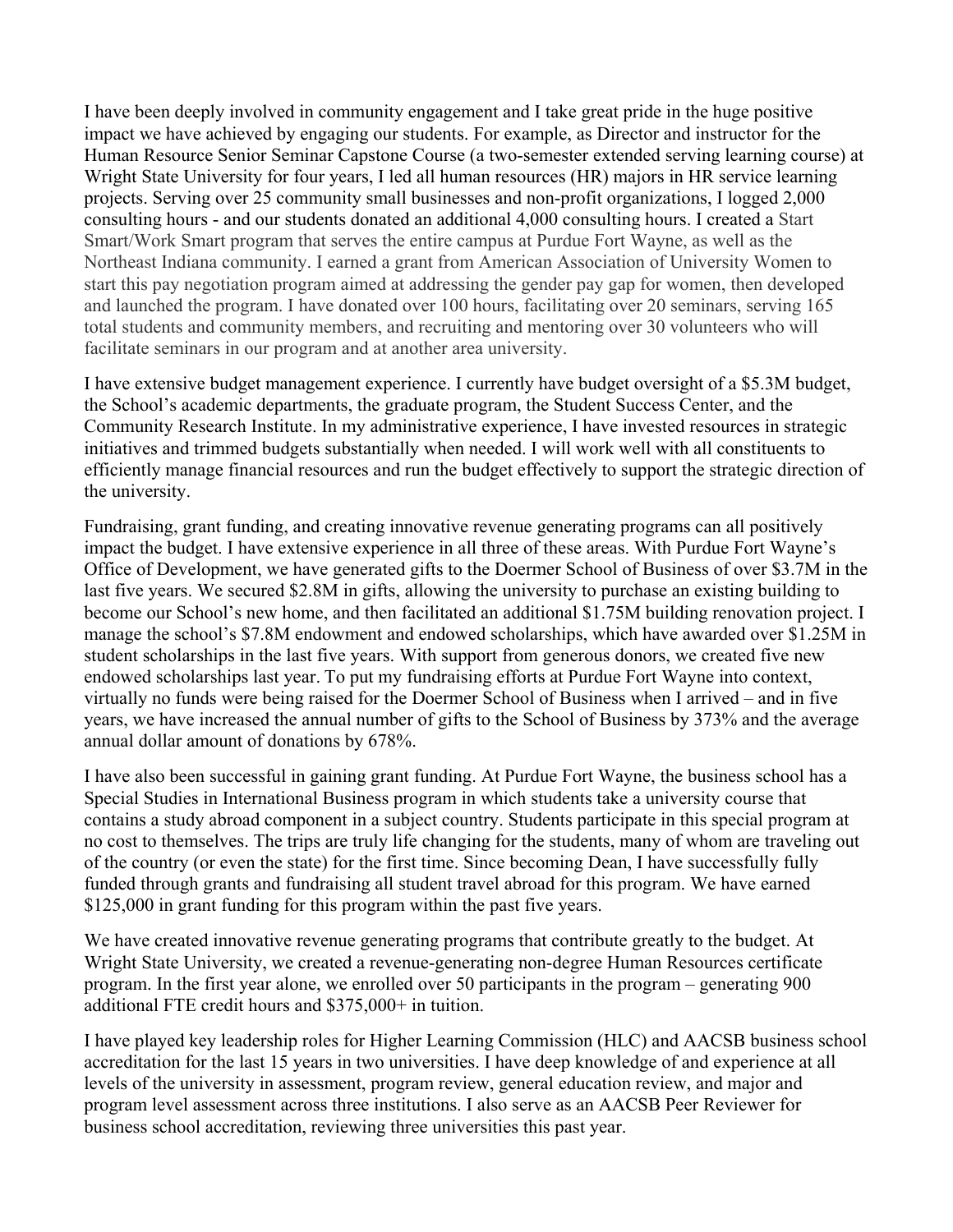I strongly support professional development opportunities and funding for all administration, faculty and staff. Despite little or no funding for faculty professional development and no funding for staff development from the university, I carve out funding from the Dean's Office budget to provide professional development funding for everyone in the Doermer School of Business. As a faculty colleague, Department Chair, and Dean, I support and mentor faculty and staff in various ways: coauthoring with faculty members and students, and providing informal and formal feedback on task performance and faculty progress toward tenure and promotion. We also provide an extensive professional and career development program for all business students (including funding to attend student competitions and academic conferences).

In units I have led, we have built wonderfully diverse, highly effective, collaborative teams where everyone's strengths better the organization. My human resource training and expertise facilitates best practices in recruiting, hiring, developing, reviewing, and retaining stellar, diverse faculty and staff. This, in turn, contributes directly to positive recruiting, retention, and success outcomes for students. Under my leadership, our department at Wright State improved faculty gender and racial diversity, hiring 10 new faculty members, four of whom were female and four from diverse racial backgrounds.

The Purdue Fort Wayne Doermer School of Business has increased our faculty racial diversity by 44% in the past five years, having now almost half of our faculty hailing from eleven countries around the world. In the same time period, we increased staff racial diversity by 43%. We have not only attracted a more diverse faculty and staff, but we have created a work environment with high employee retention. Our five-year average annual turnover rates for faculty and staff (not including retirements) are just over 1%. We have diversified our student body as well, increasing racial diversity of our undergraduate program by 44% and our graduate program by 36%.

I understand the current landscape and challenges of higher education and I am aware of what students and their families expect from their higher education experience. Both academic and co-curricular aspects of college are very important and the two areas need to work together to facilitate high satisfaction and retention of students.

In everything I do, I foster respect for diversity and I am committed to a diverse and inclusive learning community. Diversity, equity, and inclusion (DEI) is about welcoming a broad range of people and ideas and having everyone feel included and comfortable on campus. I have a strong track record of diversity work at the department, college, university, and community levels. I have led the Purdue Fort Wayne university level diversity efforts as Chair of the campus-wide DEI committee and played a key role in hiring our first Chief Diversity Officer (CDO), as the Executive Champion from the Top Strategic Planning Leadership Team. At Wright State University, I Co-Chaired a university-wide Task Force on Gender-Based Violence and worked with the Office of Equity and Inclusion to develop a Search Committee Training to promote equitable practices in hiring. The Search Committee Training was seen as so valuable, that at the urging of the faculty union, American Association of University Professors (AAUP), it became mandatory for Chairs of Search Committees and highly recommended for all Search Committee Members. I have also spearheaded new international agreements in several countries, including a partnership in Morocco with a federation of thousands of private schools to recruit high school students for all Purdue Fort Wayne programs. We have gained 24 scholarships for these students, which will generate \$400,000+ after all expenses when convened (on hold now due to COVID).

I excel as a communicator, and interact regularly and effectively with students, alumni, faculty, staff, administrator colleagues, community members, legislators, and friends of the university. As the Dean of the School of Business, I facilitate the Business Leadership Advisory Council and many corporate partnerships in the community. The relationships with these companies allows our students to be